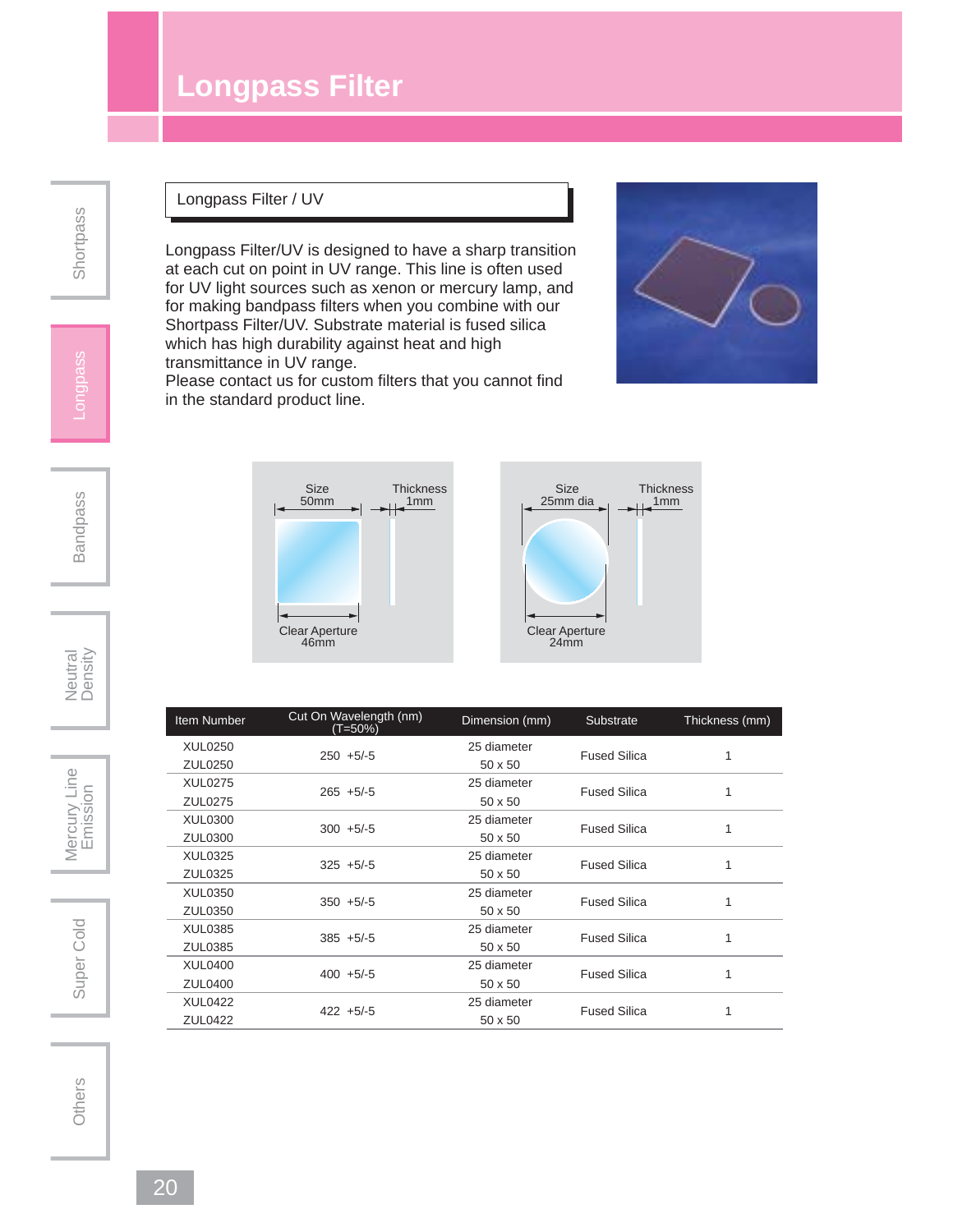









Shortpass



Density Neutral Mercury Line Emission Super ColdMercury Line<br>Emission

Super Cold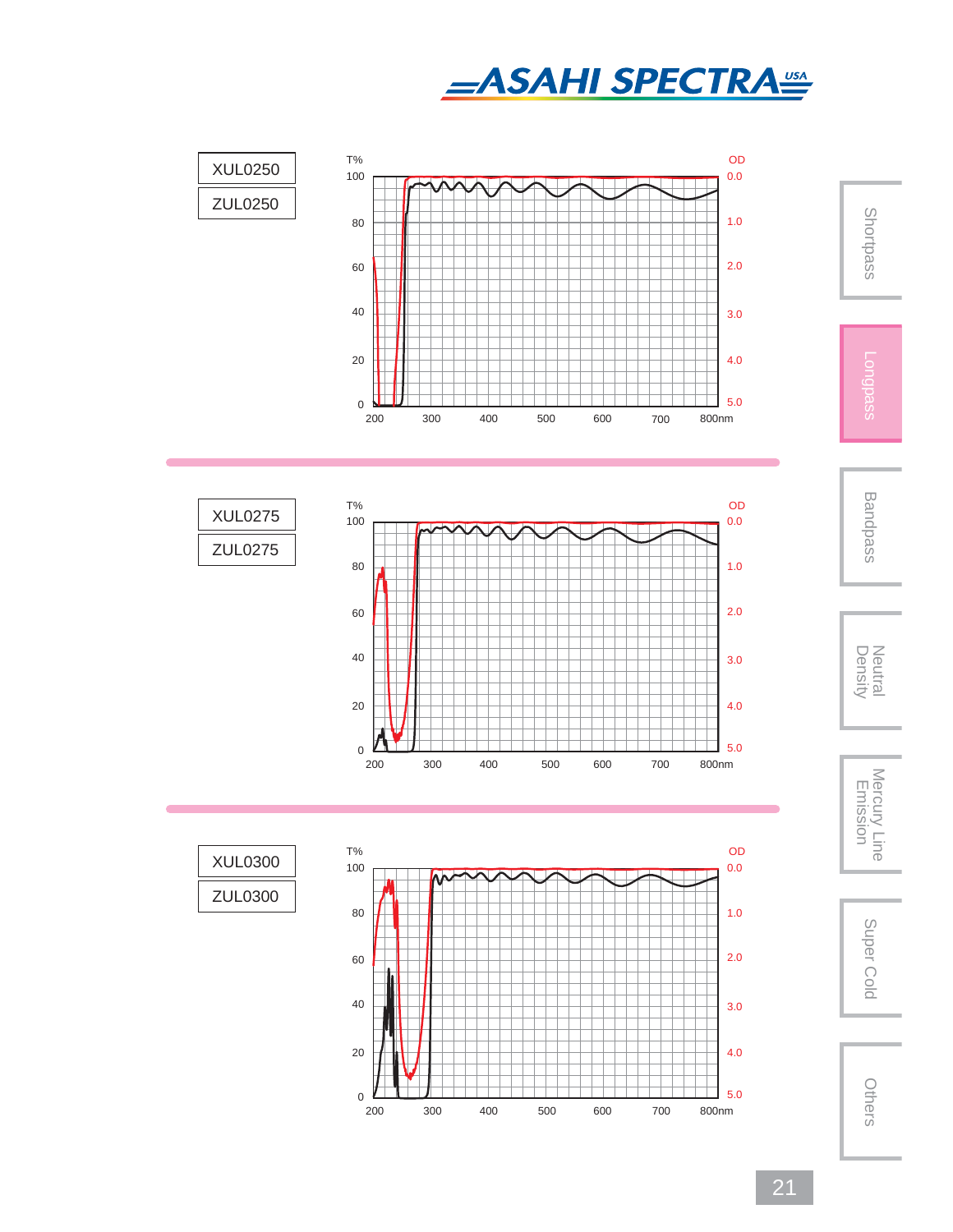



22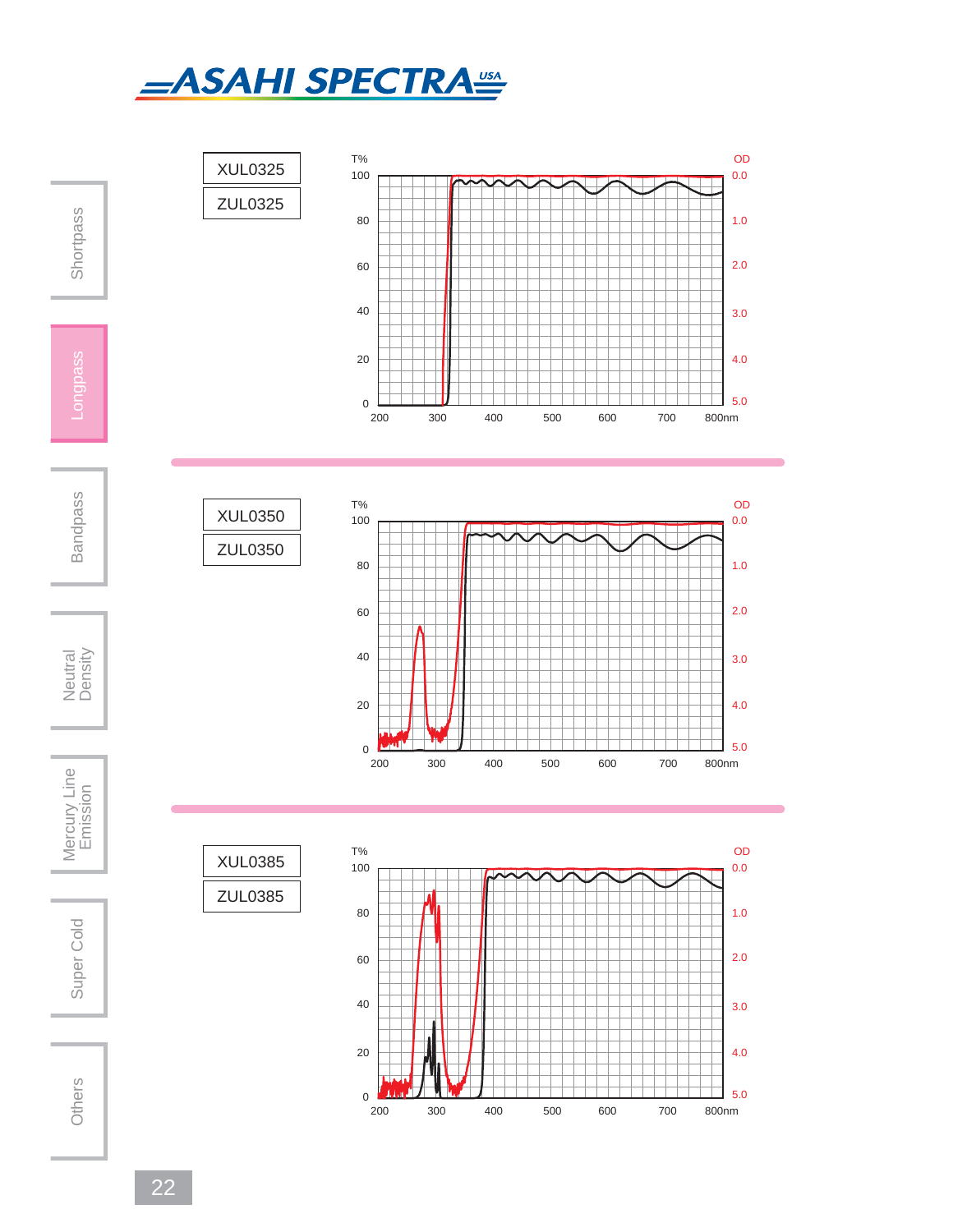





Bandpass

Shortpass

Neutral<br>Density

Density Neutral Mercury Line Emission Super ColdMercury Line<br>Emission

Super Cold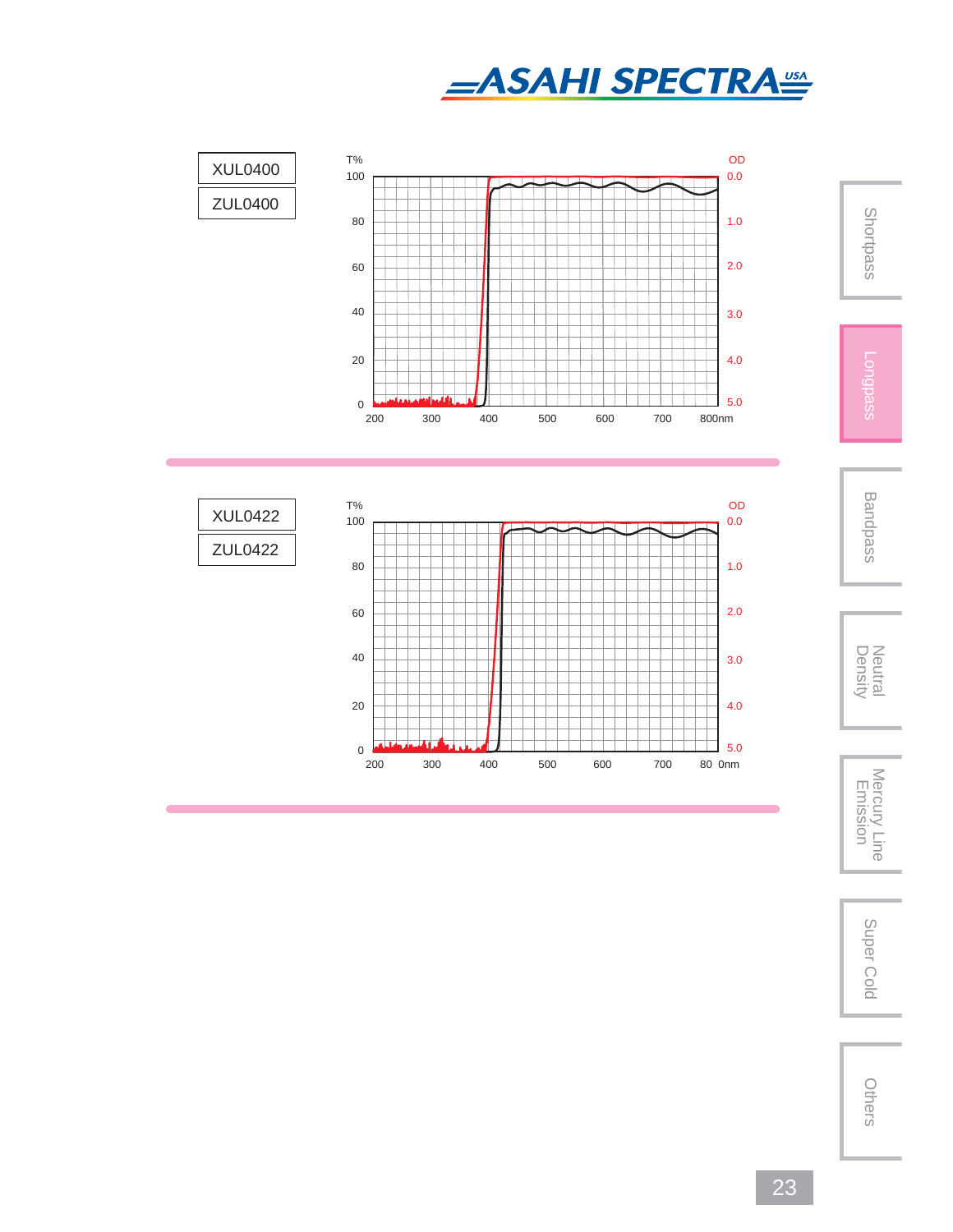

Longpass Filter / IR

Longpass Filter/IR is designed to have a sharp transition at each cut on point in IR range. This line is often used for making bandpass filters when you combine with our Shortpass Filter/IR. They are also used for a study of security field such as finger vein authentic system. All filters are coated by IAD, which achieves high durability against heat and humidity.

Please contact us for custom filters that you cannot find in the standard product line.





Item Number Cut On Wavelength (nm) Dimension (mm) Thickness (mm) XIL0750<br>
750 +7/-7<br>
750 +7/-7 25 diameter 3<br> $50 \times 50$ ZIL0750 XIL0780 780 +7/-7  $25$  diameter  $3$ <br> $50 \times 50$ ZIL0780  $XIL0810$ <br> $W10.810 + 8/8$ 25 diameter 3<br> $50 \times 50$ ZIL0810 XIL0840 840 +8/-8  $25$  diameter  $3$ <br> $50 \times 50$ ZIL0840 50 x 50 XIL0870<br>  $\frac{1}{2}$  870 +8/-8 25 diameter 3<br> $50 \times 50$ ZIL0870 XIL0900<br>ZIL0900 900 +8/-8  $25$  diameter  $4$ ZIL0900 50 x 50 XIL0930 930 +8/-8  $25$  diameter  $4$ ZIL0930 XIL0960 960 +8/-8  $25$  diameter  $4$ ZIL0960 XIL0990 990 +8/-8  $25$  diameter  $4$ ZIL0990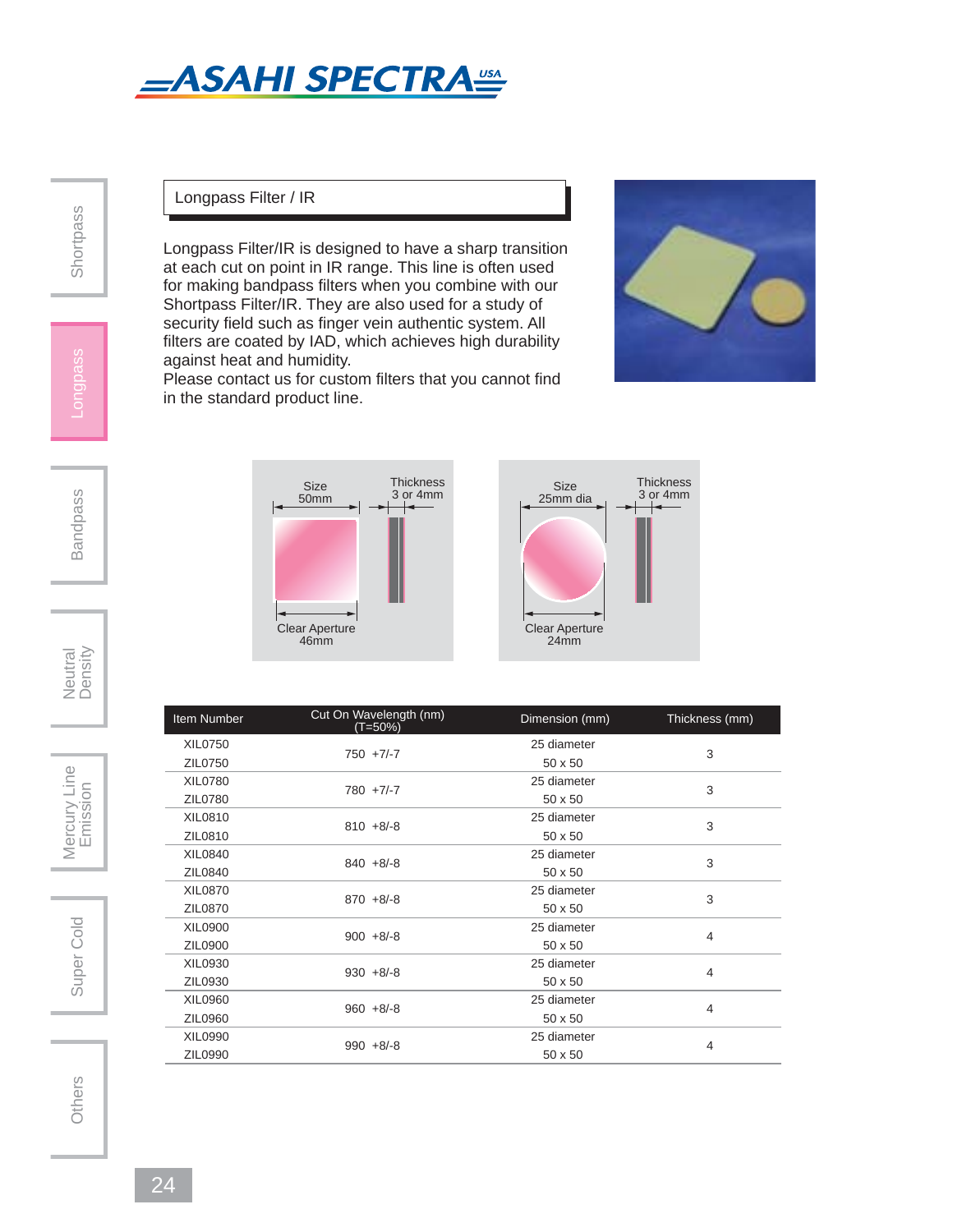









Shortpass

Neutral<br>Density



Super Cold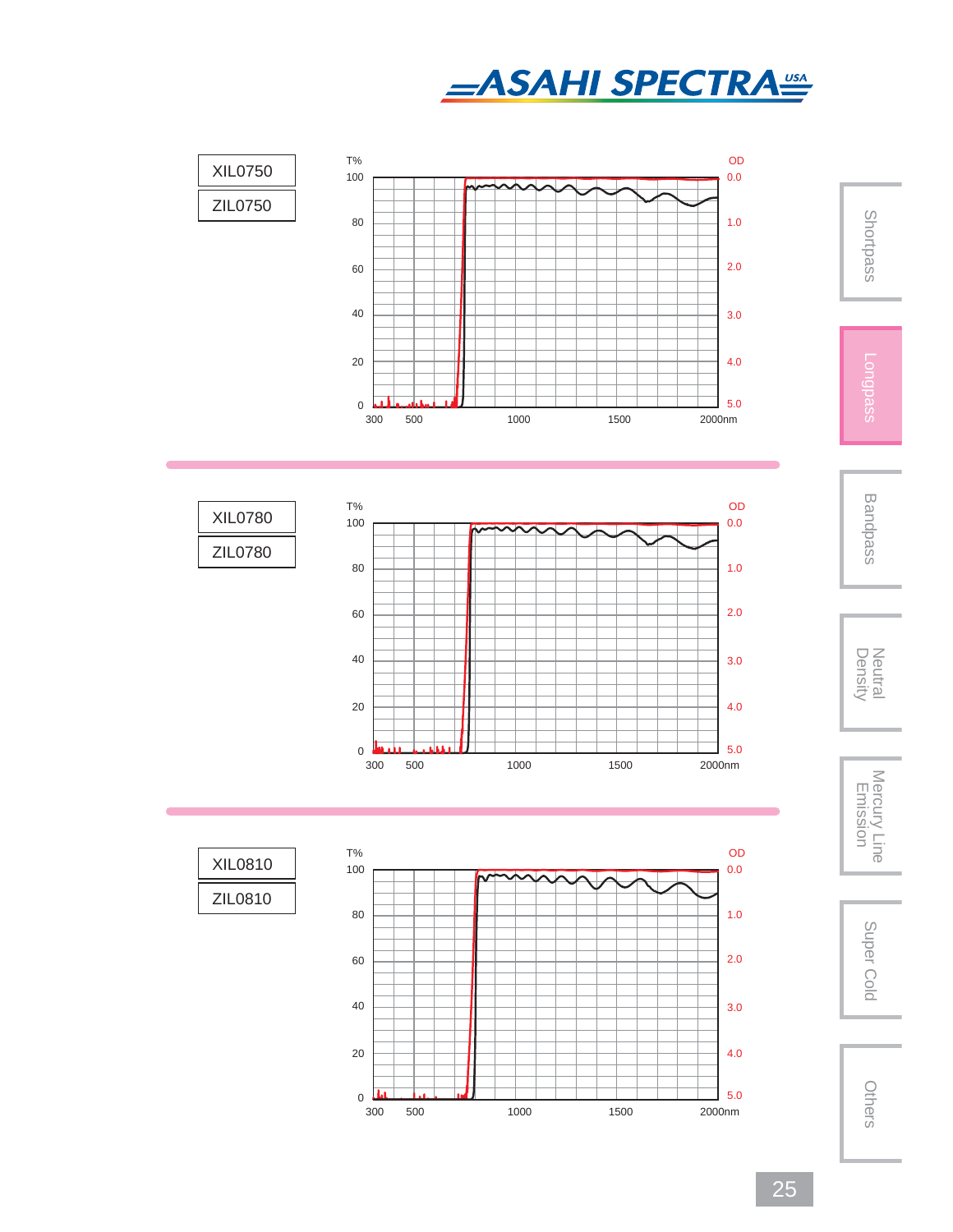